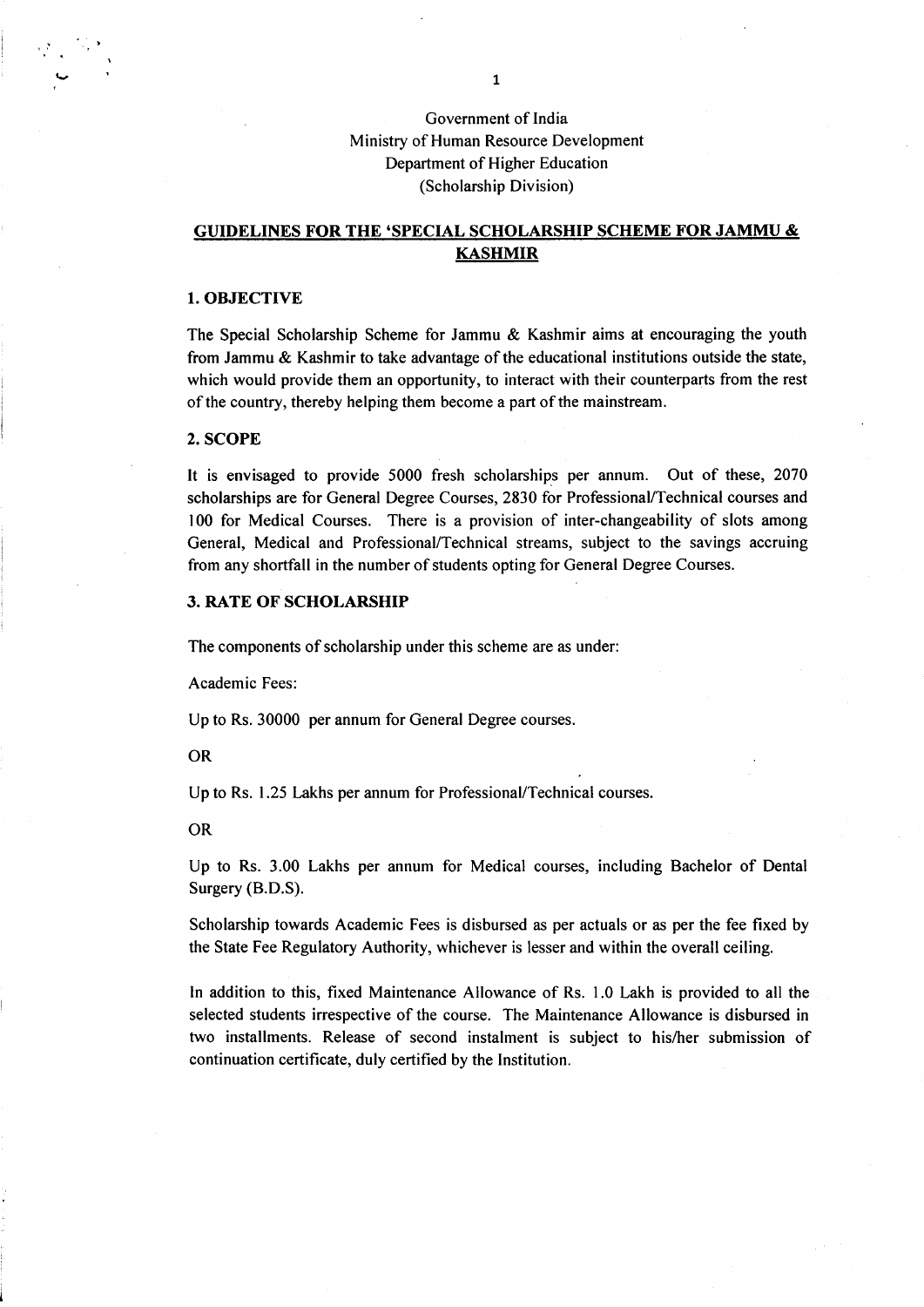## 4. ELIGIBILITY

v

The students of Jammu & Kashmir having family income of less than Rs.8.0 lakh per annum [issued by DoPT O.M. No. 3603311/2013-Estt. (Res.), dated 13.09.2017) and have passed class XII from the State are eligible to apply under the scheme. Polytechnic Diploma holders from the recognized Polytechnic Institutes of the State are also eligible to apply under the scheme. The students are compulsorily required to apply online on the AICTE web portal http://www.aicte-jk-scholarship-gov.in/ and attend the Centralized Counseling.

#### 5. EXCLUSIONS

Categories of students NOT eligible under the scheme are:

- . Students pursing courses through Open Universities.
- . Students availing benefit of any other scholarship scheme.
- . Students gaining admission through 'management quota'.
- . Students pursuing Post Graduate level studies, in any discipline.

## 6. RESERVATION

The reservation norms as prescribed for the State of Jammu & Kashmir in respect of Scheduled Castes (SC), Scheduled Tribes (ST) and Socially and Economically Backward Classes (SEBC) are followed for providing scholarships under the Scheme. The break-up is given below:-

- a.  $SC-8%$ <br>b.  $ST-11%$
- - (i) Gujjar & Backward  $-6\%$ 
		- (ii) Leh District  $-2\%$
		- (iii) Kargil District  $-2\%$ <br>(iv) Other STs  $-1\%$
		-
- c. Socially and Economically Backward Classes (SEBC) -25%
	- (i) Weak & under privileged classes (Social Caste) (OCS)-2%
	- (ii) Resident of Backward Area (RBA)-20%
	- (iii) Resident of adjoining Actual Line of Control (ALC) -3%

Horizontally, a reservation of 3% is provided for Persons with Disabilities (PwD) as per Central Govemment norms.

## 7. ADMISSION PROCEDURE

Students must compulsorily apply online on AICTE's web portal- (http://www.aicte-jkscholarship-qov.in/). The State Government of Jammu & Kashmir through various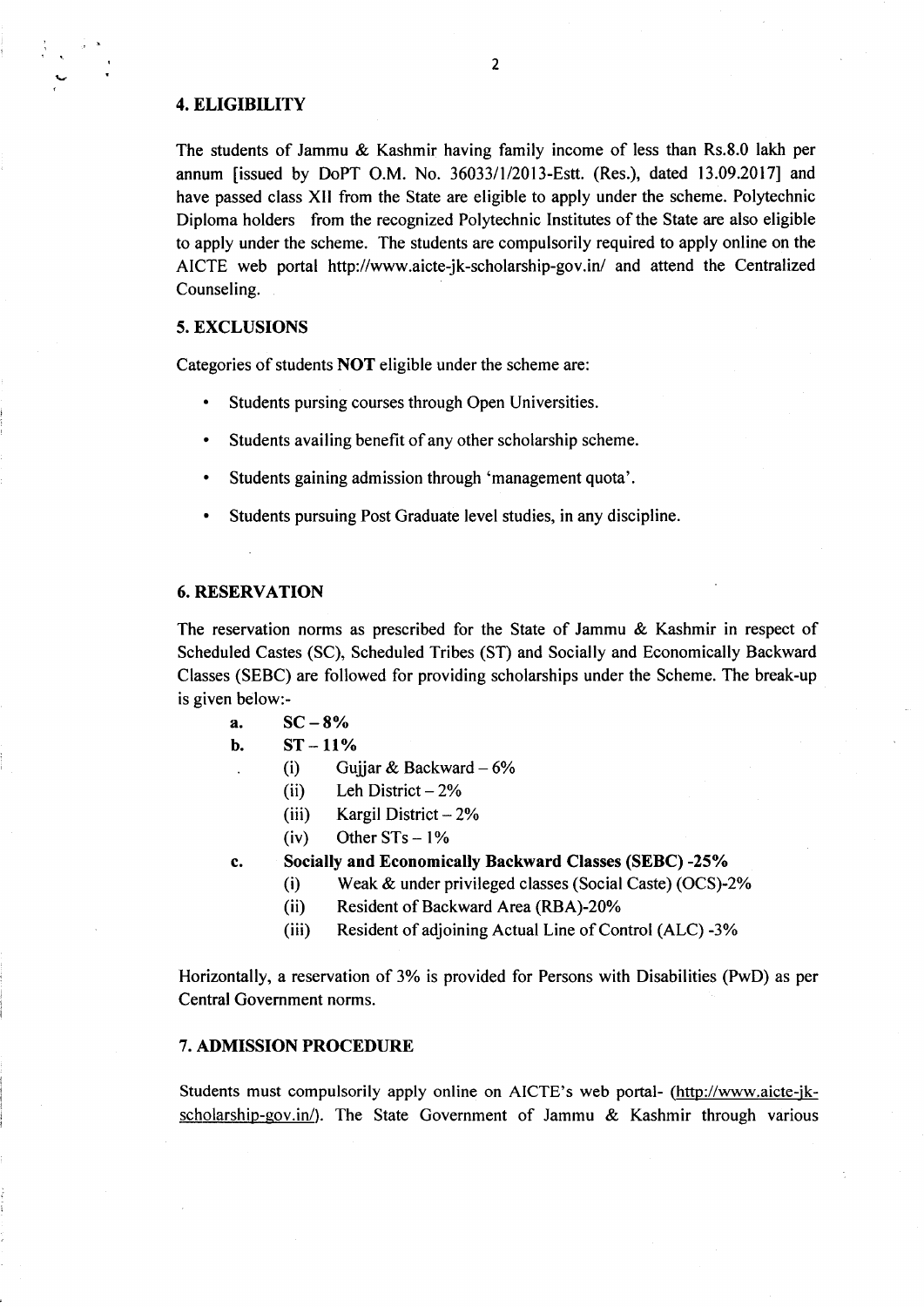facilitation centers, assist the students in submission of online application and verification of the following original documents to ascertain their eligibility under the scheme.

- (i) Certificate of domicile of the State of Jammu & Kashmir
- (ii) Certificate of Class  $12<sup>th</sup>$  and  $10<sup>th</sup>$  Examination (for candidates who have passed class  $12<sup>th</sup>$  examination)
- (iii) Polytechnic Diploma Certificate (for Diploma candidates)
- (iv) Income Certificate

I

- (v) Students applying under reserved quota must produce Caste Certificate (SC/ST/SEBC) issued by State Government authority.
- (vi) Persons with Disabilities (PwD) must submit Disability Certificate

Merit list is generated based on Class XII results. The students, whose name appear in the merit list are compulsorily required to attend the counseling. Counseling is done for allotment for supernumerary seats created in institutions which are either approved by AICTE or Council of Architecture or Pharmacy Council of India or Indian Nursing Council or under Section 12B of UGC Act.

The details of supernumerary seats created are as follows:

. l0 (Ten) seats in Engineering stream (two seats per course subject to maximum of <sup>I</sup>0 seats per Institution)

2 (Two) seats per Institute in General streams (B.A/B.Com/B.Sc. etc). Limited to only those Institutes which are approved under section 12B of the UGC Act.

. Two/three seats in B.Sc. Nursing course in any lnstitute recognized by the Indian Nursing Council(INC).

' 2 (Two) seats in B. Architecture course in any lnstitute recognized by the Council of Architecture (CoA) subject to clearing the National Aptitude Test in Architecture (NATA).

' 2 (Two) seats in B. Pharmacy course in any Institute recognized by the Pharmacy Council of India.

Scholarship is approved under the scheme only to those students whose name appear in the merit list, have attended counseling and taken admission to either alloffed institution or taken admission on their own in Central Universities or Medical/Engineering Colleges based on Government conducted National/State level examination.

## 8. DURATION OF SCHOLARSHIPS

The scholarships granted under the scheme are renewed in subsequent classes subject to good conduct and maintenance of attendance as prescribed by the respective institution. Students who fail to get promoted to the next class/level for any reason, including illness, get the scholarship amount of that academic year in the following academic year, subject to the condition that he/she will get the scholarship for only the regular duration of the course (i.e. three years for General Degree Courses, four years for Professional/Technical Courses and five years for Medical Courses). Scholarship will not be paid twice for the same year of study.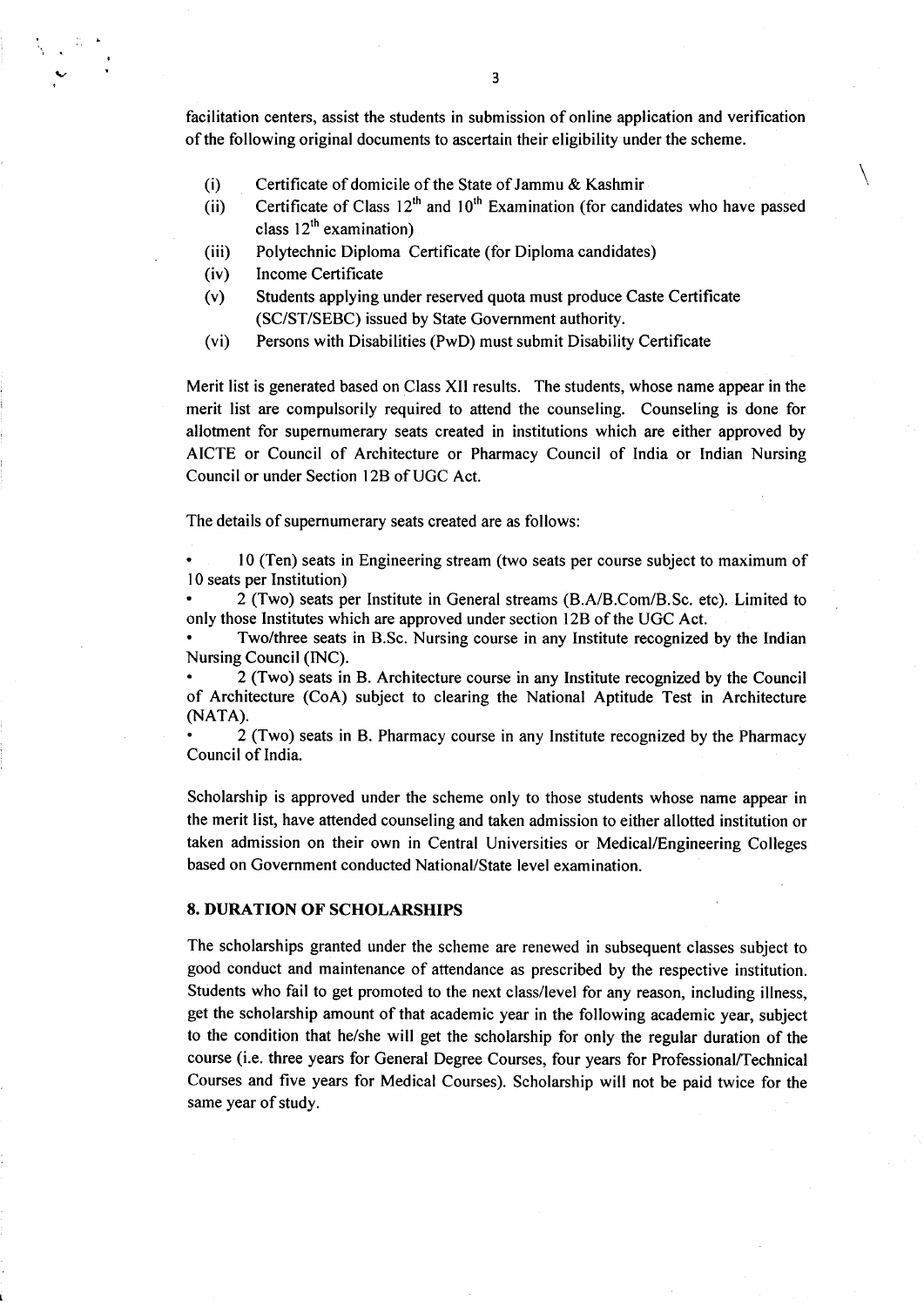### 9. SCHOLARSHIP DISBURSAL PROCEDURE:

The maintenance allowance component of scholarship is disbursed directly into the student's bank account through Direct Benefit Transfer (DBT) whereas the academic fee component is disbursed to the institute's bank account. From the academic session 2017- I 8, scholarship is being disbursed through Public Financial Management System. (PFMS).

## FRESH SCHOLARSHIP DISBURSAL PROCEDURE:

#### (i) Steps to be followed by students:

I

a/

Students who are finally selected for award of scholarship must login on AICTE's Web Portal and proceed as follows:-

- 1. Click on 'Proceed for DBT' tab. Go through the instructions and then click on 'Proceed Further' tab to access DBT application.
- 2. Click on the 'Basic Details', 'Institute Details' and 'Bank Details' tabs and fill in all the necessary information.
- 3. Click on 'Attachments' tab and upload a scanned copy of the following documents:
	- . Joining Report
	- . First page of Bank Pass book showing clearly the following details:
		- . Account Holder's name
		- $\blacksquare$  Account Number
		- . IFSC Code
		- **MICR Code**
		- . Bank Address
- 4. Click on 'Submit' tab after verifying all details and logout from the portal.
- 5. Student must then contact his/her college authorities for verification of DBT application.

### (ii) Steps to be followed by Institutions:

Institutes admitting students under the Special Scholarship Scheme for Jammu and Kashmir should proceed as follows:

# (a) For Institutions admitting students under the Special Scholarship Scheme for the first time in academic year 2018-19:

- l. Login to the J&K admission portal and fill in all necessary information under 'Institute Details', 'Bank Details' and 'Fee Details'. Institutions should apply for <sup>a</sup> user ID and password for the J&K admission portal at http://www.aicteindia.orgljnkadmissions 2017-18.php if they do not already have one.
- 2. Upload a scanned copy of the following documents: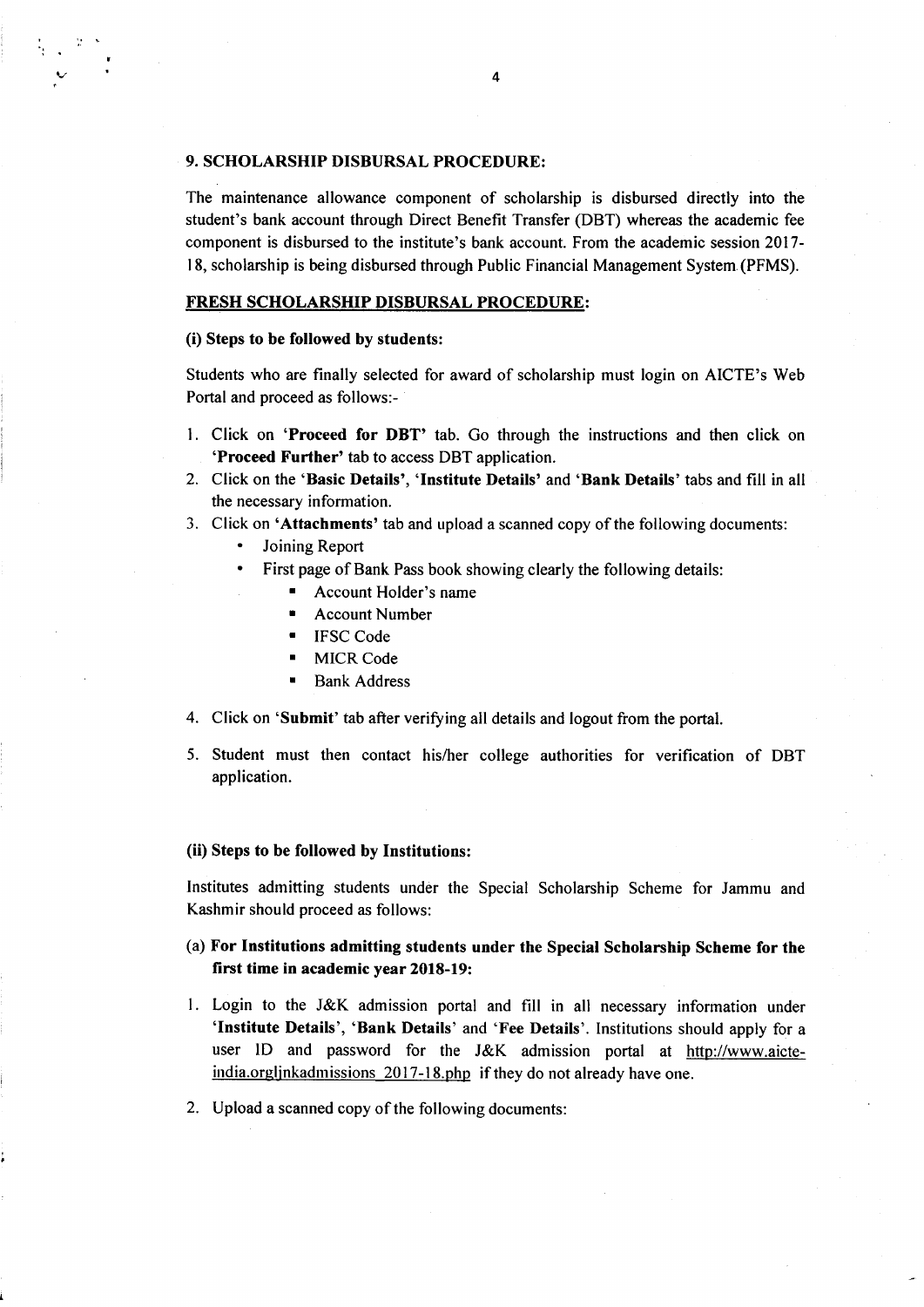- Mandate form in prescribed format (available at https://www.aicte $india.org/bureaus/ik/2017-2018)$
- Academic Fee details in prescribed format (available at https://www.aicteindia.org/bureaus/jk/2017-2018)
- State Fee Regulatory Committee (SFRC) document. a
- First page of Bank Pass book showing clearly the following details:
	- Account Holder's name
	- **Account Number**
	- . IFSC Code

g

- **MICR Code**
- **Bank Address**

3. Proceed to 'Candidate Verification'. Verify the details of students one by one.

(b) For Institutions who have previously'admitted students under the Special Scholarship Scheme for Jammu and Kashmir:

l. Login to J&K admission portal and upload scanned copy of SFRC document for academic year 2018-19.

2. Proceed to 'Candidate Verification'. Verify the details of students one by one.

#### RENEWAL SCHOLARSHIP DISBURSAL PROCEDURE:

Students are required to upload the following documents after getting it verified from their institute.

- l. Continuation Certificate signed by the head of institution.
- 2. Copy of Mark Sheet for the academic year towards which the scholarship is being claimed/previous semester result showing promotion to next academic year.

#### IO. IMPLEMENTATION AND MONITORING

For better and effective implementation and monitoring of this Scheme, constitution of a Committee was recommended in CCEA note. Accordingly, a Committee - Inter-Ministerial Committee (IMC) – on Special Scholarship Scheme for Jammu & Kashmir was constituted. Inter-Ministerial Committee (IMC) is constituted to oversee the Inter-Ministerial Committee (IMC) is constituted to oversee the implementation of the Scheme and is Chaired by Secretary, Department of Higher Education. Adviser Project Appraisal and Management Division (PAMD) and Adviser Education, Planning Commission (NITI Aayog), representatives of Department of Expenditure are members and representatives of the Ministries of Social Justice & Empowerment, Ministry of Tribal Affairs, Ministry of Home Affairs, Ministry of Health & Family Welfare and Deptt. of Science & Technology are invitees. Secretary (Higher Education) and Secretary (School Education), Govt. of Jammu & Kashmir are special invitees.